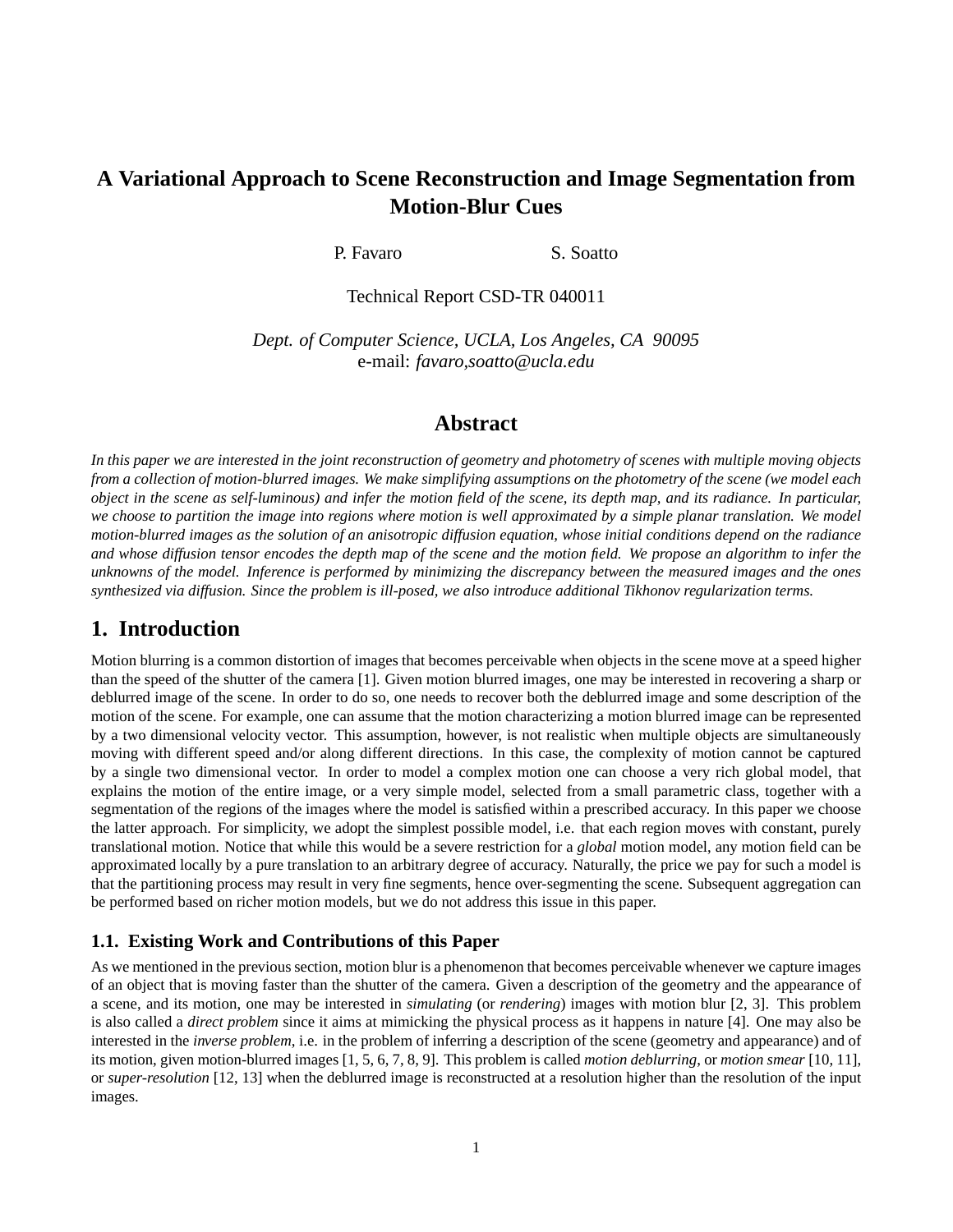Most of the approaches for motion deblurring are based on using a single image in input [14, 5, 6, 7, 8, 1]. In this case, one has to introduce strong assumptions on the scene and/or the blurring (see Remark 1). For example, in [14] the blurring kernel support is assumed known. In [6], the motion of the scene is known. In [8] the radiance is assumed to be isotropic. These assumptions are unavoidable due to the severe lack of data, and introduce constraints that are too restrictive.

Some work has also been done when multiple images are used [9, 15]. [9] uses images captured while the scene is moving along different motion directions. They consider blur is shift-invariant and that a single object is moving in the scene. In [15] deblurring is also performed by using multiple images of the same scene captured for different shutter intervals and pixel resolutions. They propose an innovative hybrid camera that can also estimate the path of the moving scene, up to the resolution of the fastest camera.

We propose a novel approach to motion-deblurring and scene reconstruction when multiple objects are simultaneously moving in a scene. Some work has been done along this direction [6, 7], although only one image is considered as an input. In this paper, instead, we consider multiple images so as to avoid introducing additional assumptions on the unknowns. We assume we are made available images captured for different shutter intervals. In addition, we model the motion of the objects on the images by considering their three dimensional geometry and their three dimensional motion, which has not been done in the context of motion-deblurring. Some work has been done towards recovering depth information from motion-blurred images, but restricted to the specific motion generated by lens zooming and for a single object in the scene [16]. Also, our approach differs from most of the previous approaches in that we pose our inference problem as an optimization procedure in a variational framework. To the best of our knowledge, the only other work in this framework is the recent paper in [6]. However, in [6] only a single image is used, the motion on the image plane of the objects is assumed known, and there is no geometric model of the scene.

# **2. Notation and Problem Formulation**

We represent an image with a function  $I: \Omega \subset \mathbb{R}^2 \mapsto [0, \infty)$ , that assigns an energy value to each pixel on the image plane. We assume that  $\Omega$  is a bounded domain with piecewise smooth boundary  $\partial\Omega$ . The intensity of the measured energy depends on the reflectivity properties of the surfaces of the objects in the scene, which we describe with a function  $r : \mathbb{R}^2 \mapsto [0, \infty);$ r assigns an energy value at each point on the surface of the objects and it is called, with an abuse of terminology<sup>1</sup>, *radiance* of the scene.

We capture images from scenes where a number of objects are moving in different directions, possibly with different speed. For now, assume the scene is made of a single object. If the camera shutter remains open while the object is moving with velocity v for a time interval  $\Delta T$ , then the image I that we measure on the image plane can be modeled by:

$$
I(x) = \frac{1}{\Delta T} \int_{-\frac{\Delta T}{2}}^{\frac{\Delta T}{2}} r(x + vt) dt = \int_{-\frac{1}{2}}^{\frac{1}{2}} r(x + \Delta T vt) dt
$$
 (1)

which we approximate with the following

$$
I(x) \simeq \int \frac{1}{\sqrt{2\pi}} e^{-\frac{t^2}{2}} r(x + \Delta T vt) dt.
$$
 (2)

Now consider the scene is composed of M objects that are moving simultaneously in front of the camera. Denote with  $\{\Omega_j\}_{j=1...M}$  the regions on the image plane occupied by the projections of each of the moving objects. We assume that  ${\Omega_j}_{j=1...M}$  is a *partition* of  $\Omega$ , i.e. that  $\Omega = \bigcup_{j=1}^{M} \Omega_j$  and that  $\Omega_j \cap \Omega_i = \emptyset$  for  $\forall i, j = 1...M, i \neq j$ . In this case, the image model becomes

$$
I(x) = \int \frac{1}{\sqrt{2\pi}} e^{-\frac{t^2}{2}} r(x + \Delta T v_j t) dt \quad \forall x \in \Omega_j.
$$
 (3)

Consider that we are made available N images  $\{J_1, \ldots, J_N\}$  collected while the shutter remains open for different spans of time  $\{\Delta T_1, \ldots, \Delta T_N\}$ . Then, one can pose the problem of inferring velocities  $\{v_j\}_{j=1...M}$ , partition  $\{\Omega_j\}_{j=1...M}$  and radiance  $r$  of the scene as the following minimization:

$$
\hat{v}_j, \hat{\Omega}_j, \hat{r} = \arg \min_{v_j, \Omega_j, r} \sum_{i=1}^N \int_{\Omega} (J_i(x) - I_i(x))^2 dx
$$
\n(4)

<sup>&</sup>lt;sup>1</sup>In the context of *radiometry*, the term *radiance* refers to a more complex object that describes energy emitted along a certain direction, per solid angle, per foreshortened area and per time instant. Here we are implicitly assuming that scene radiance and image irradiance are the same, which is an approximation that is only valid for Lambertian scenes under uniform illumination.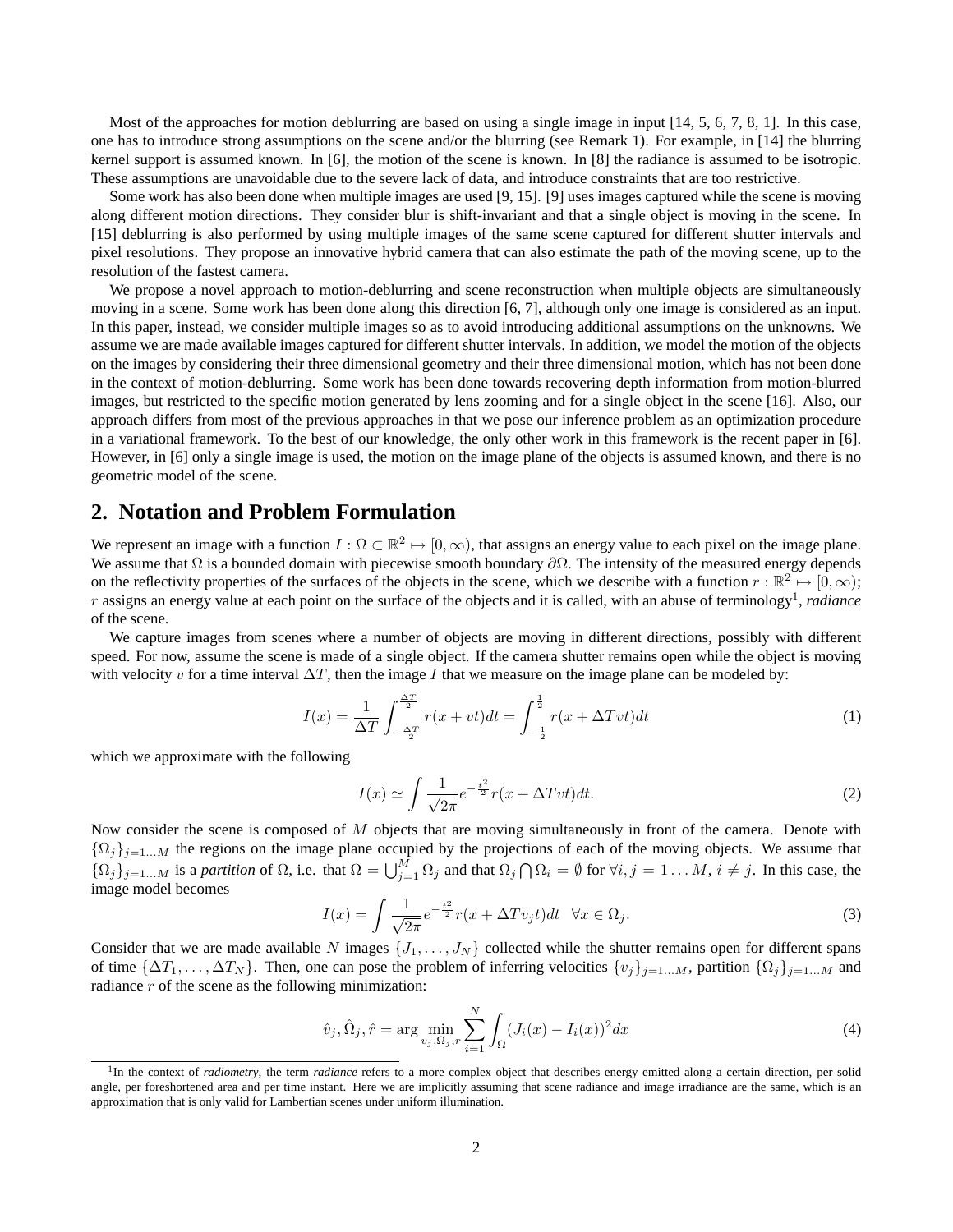where  $\{J_i\}_{i=1...N}$  are images measured on the image plane, while  $\{I_i\}_{i=1...N}$  are images synthesized by using the image model eq. (3).

**Remark 1.** *The problem in eq. 4 is an inverse problem and it is known to be* ill-posed*. One of the main factors that cause the ill-posedness of this problem is the lack of data. For the sake of example, let us consider the simpler case where a single object is moving in the scene. In this case, the problem amounts to recovering the velocity* v *of the scene and to restoring the radiance* r*. It is immediate to see that there are infinite solutions to the problem when only a single image* J *is used. For example,*  $\{\hat{r}, \hat{v}\} = \{J, 0\}$  *and*  $\{\hat{r}, \hat{v}\} = \{r, v\}$  *are both valid solutions. More in general, the following is also a valid (infinite) set of solutions:*  $\overline{\phantom{a}}$ 

$$
\hat{r} = \int \frac{1}{\sqrt{2\pi}} e^{-\frac{t^2}{2}} r \left( x + \frac{(1-\alpha)}{\sqrt{(1-\alpha)^2 + \alpha^2}} v \tau \right) d\tau
$$
\n
$$
\hat{v} = \frac{\alpha}{\sqrt{(1-\alpha)^2 + \alpha^2}} v \tag{5}
$$

*for all*  $\alpha \in [0, 1]$ *.* 

**Remark 2.** *One may raise the concern that capturing images of the same scene but with different shutter intervals might present some technical difficulties. Here we propose two ways to perform this operation. The most straightforward method is to use different cameras that can capture simultaneously images with different shutter intervals. However, in this case one might encounter some difficulties in registering the images with each other and in synchronizing the cameras. [15] describes hardware that can be used in this modality. Another way to capture images with different shutter intervals is to collect a sequence of images. Time averaging the sequence simulates a long shutter interval. For example, one could collect three* motion-blurred images  $[\bar{J}_1, \bar{J}_2, \bar{J}_3]$ , and then consider  $J_1 = \bar{J}_2$  as one input image and  $J_2 = \frac{1}{3}$  $\sum_{i=1}^{3} \bar{J}_i$  as a second input *image. The shutter interval for the second image*  $J_2$  *is* 3 *times the shutter interval of the first image*  $J_1$ *. In this case, the data collection is rather simple, since no alignment and no synchronization is required, but it is based on the assumption that motion does not change among the three frames. Due to its simplicity, in this manuscript we choose this second modality for data collection.*

## **3. Modeling Motion-Blur of Multiple Objects**

In the previous section we briefly introduced a model for motion blurred images in eq. (3). The model was described by a certain motion  $v_j$ , a region  $\Omega_j$  corresponding to the motion  $v_j$ , and the radiance r of the scene. In the next subsection, we will specify more in detail how the motion  $v_j$  depends on the surfaces in the scene and the 3D motion of the scene. Then, in subsection 3.2 we will introduce an alternative model to eq. (3) based on anisotropic diffusion.

#### **3.1. A Model for Motion of Multiple Objects**

We denote the surfaces of the objects with a function  $s : \mathbb{R}^2 \to [0, \infty)$  that assigns a depth value to each pixel coordinate and it is called *depth map*. A point on the depth map s at time  $t$  can be written as

$$
X(t) = [x(t) 1]^T s(x(t))
$$
\n
$$
(6)
$$

where  $x(t) \in \mathbb{R}^2$  are the 2D coordinates of a pixel. We denote with  $V = [V_X(t) V_Y(t) V_Z(t)]^T \in \mathbb{R}^3$  the translational velocity and with  $\omega \in \mathbb{R}^3$  the rotational velocity of one of the objects in the scene. Then, it is well known that the time derivative of the coordinates  $x$  satisfies (see [17] for more details):

$$
\dot{x}(t) = \frac{1}{s(x(t))} \begin{bmatrix} F & 0 & -x_1(t) \\ 0 & F & -x_2(t) \end{bmatrix} V + \\ + \begin{bmatrix} -x_1(t)x_2(t) & 1 + x_1^2(t) & -x_2(t) \\ -1 - x_2^2(t) & x_1(t)x_2(t) & x_1(t) \end{bmatrix} \omega.
$$
\n(7)

We define  $v \doteq \dot{x}(t)$  and call it the *velocity field*.

As we have anticipated, we restrict ourselves to a crude motion model that only represents sideways translations parallel to the image plane

$$
v(t) = F\frac{V_{X,Y}(t)}{s(x(t))} = \frac{\bar{V}_{X,Y}(t)}{s(x(t))}
$$
\n(8)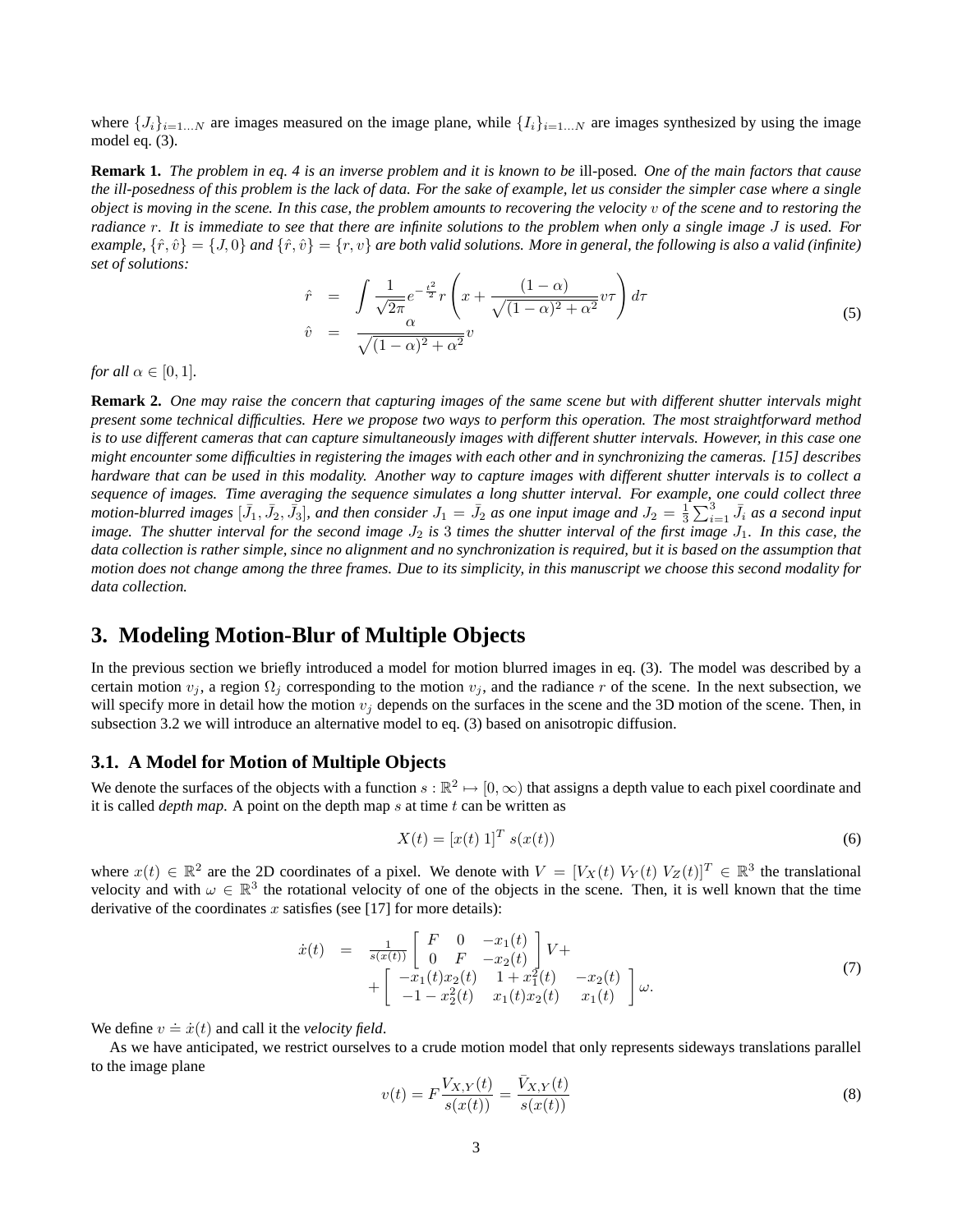where  $\bar{V}_{X,Y} = F V_{X,Y}$  is the velocity in focal length units. From now on we will not make a distinction between  $\bar{V}_{X,Y}$  and  $V_{X,Y}$ , and use V to denote  $V_{X,Y}$  for simplicity. Although we derived the velocity field only for the case of translational motion, it is straightforward, in principle, to extend it to the general case of eq. (7). Conceptually, however, both cases correspond to a chosen motion model, and given that the scene in general will violate it, we will have to segment it into regions that satisfy the model. Therefore, we concentrate on the simplest possible model, aware of the fact that simpler models will generate finer partitions and therefore more fragmentation of the image.

When we have M objects moving in the scene, or even when we have a single object that is moving with a more general motion, such as general rigid motion, or piecewise rigid, or even non-rigid, we decompose the scene into segments each of which corresponds to a portion that is well-modeled by pure translational motion. Now, assume we have  $M$  objects moving in the scene with constant velocities  $V_1 \ldots V_M$ , the velocity field v can be partitioned into a number of regions  $\{\Omega_j\}_{j=1...M}$ each corresponding to a different velocity  $V_j$  (see also section 2). Since there is a *scale ambiguity* between the magnitude of the velocity  $V_i$  of a region  $\Omega_i$  and the magnitude of the corresponding depth map s (see eq. (8)), objects that are moving along the same direction are clustered together. In other words, we can only partition the velocity field into regions with *uniform motion direction*.

In our implementation, we represent the regions implicitly using signed distance functions [18, 19]. The regions  $\{\Omega_i\}_{i=1...M}$ are implicitly represented by levelset functions. For simplicity, we consider the case of two regions, so that a single levelset function suffices. However, the extension to more than two regions is straightforward and can be achieved by considering more levelset functions. The levelset function  $\phi$  is a map  $\phi : \Omega \mapsto \mathbb{R}$ , so that

$$
\begin{array}{rcl}\n\Omega_1 & = & \{x \in \Omega : \phi(x) \ge 0\} \\
\Omega_2 & = & \{x \in \Omega : \phi(x) < 0\} = \Omega \backslash \Omega_1.\n\end{array} \tag{9}
$$

Using the Heaviside function H

$$
H(z) = \begin{cases} 1, & \text{if } z \ge 0 \\ 0, & \text{if } z < 0 \end{cases} \tag{10}
$$

we can equivalently write

$$
\begin{array}{rcl}\n\Omega_1 & = & \{x \in \Omega : H(\phi(x)) = 1\} \\
\Omega_2 & = & \{x \in \Omega : H(\phi(x)) = 0\}.\n\end{array} \tag{11}
$$

This notation will be useful later when we will define more explicitly the cost functional introduced in eq. (4).

#### **3.2. A Model for Motion-Blurred Images**

Under the assumption that the depth map s is smooth, we can substitute the model in eq. (2) with a PDE whose solution  $u : \mathbb{R}^2 \times [0, \infty) \mapsto \mathbb{R}, (x, t) \mapsto u(x, t)$ , at each time t represents an image with a certain amount of blurring. In formulas, we have that  $J(y) = u(y, T)$ , where T is related to the amount of blurring of J. We use the following *anisotropic diffusion* partial differential equation: ½

$$
\begin{cases}\n\dot{u}(y,t) = \nabla \cdot (D(y)\nabla u(y,t)) & t > 0 \\
u(y,0) = r(y) & \forall y \in \Omega\n\end{cases} \tag{12}
$$

where  $D \doteq$  $\begin{bmatrix} d_{11} & d_{12} \\ d_{21} & d_{22} \end{bmatrix}$  with  $d_{ij}: \mathbb{R}^2 \mapsto \mathbb{R}$  for  $i, j = 1, 2$  and  $d_{12} \equiv d_{21}$ , is called *diffusion tensor*. We assume that  $d_{ij} \in C^1(\mathbb{R}^2)$  (i.e. the space of functions with continuous partial derivatives in  $\mathbb{R}^2$ ) for  $i, j = 1, 2$ , and  $D(y) \ge 0$   $\forall y \in \mathbb{R}^2$ . The symbol  $\nabla$  is the gradient operator  $\left[\frac{\partial}{\partial y_1} \frac{\partial}{\partial y_2}\right]^T$  with  $y = [y_1 \ y_2]^T$ , and the symbol  $\nabla \cdot$  is the divergence operator  $\sum_{i=1}^{2} \frac{\partial}{\partial y_i}$ . Notice that there is a scale ambiguity between the time T and the diffusion tensor D. We will set  $T = \frac{1}{2}$  to resolve this ambiguity.

When the motion field is constant, it is easy to show that  $2tD = \Delta T^2 v v^T$ . In particular, at time  $t = T = \frac{1}{2}$  we have  $D = \Delta T^2 v v^T$ . Now, in the space-varying case we let

$$
D(y) = \Delta T^2 v(y) v(y)^T.
$$
\n(13)

In particular, when eq. (8) is satisfied, we have

$$
D(y) = \Delta T^2 \frac{VV^T}{s^2(y)}.\tag{14}
$$

<sup>&</sup>lt;sup>2</sup>Since *D* is a tensor, the notation  $D(y) \ge 0$  means that  $D(y)$  is positive semi-definite.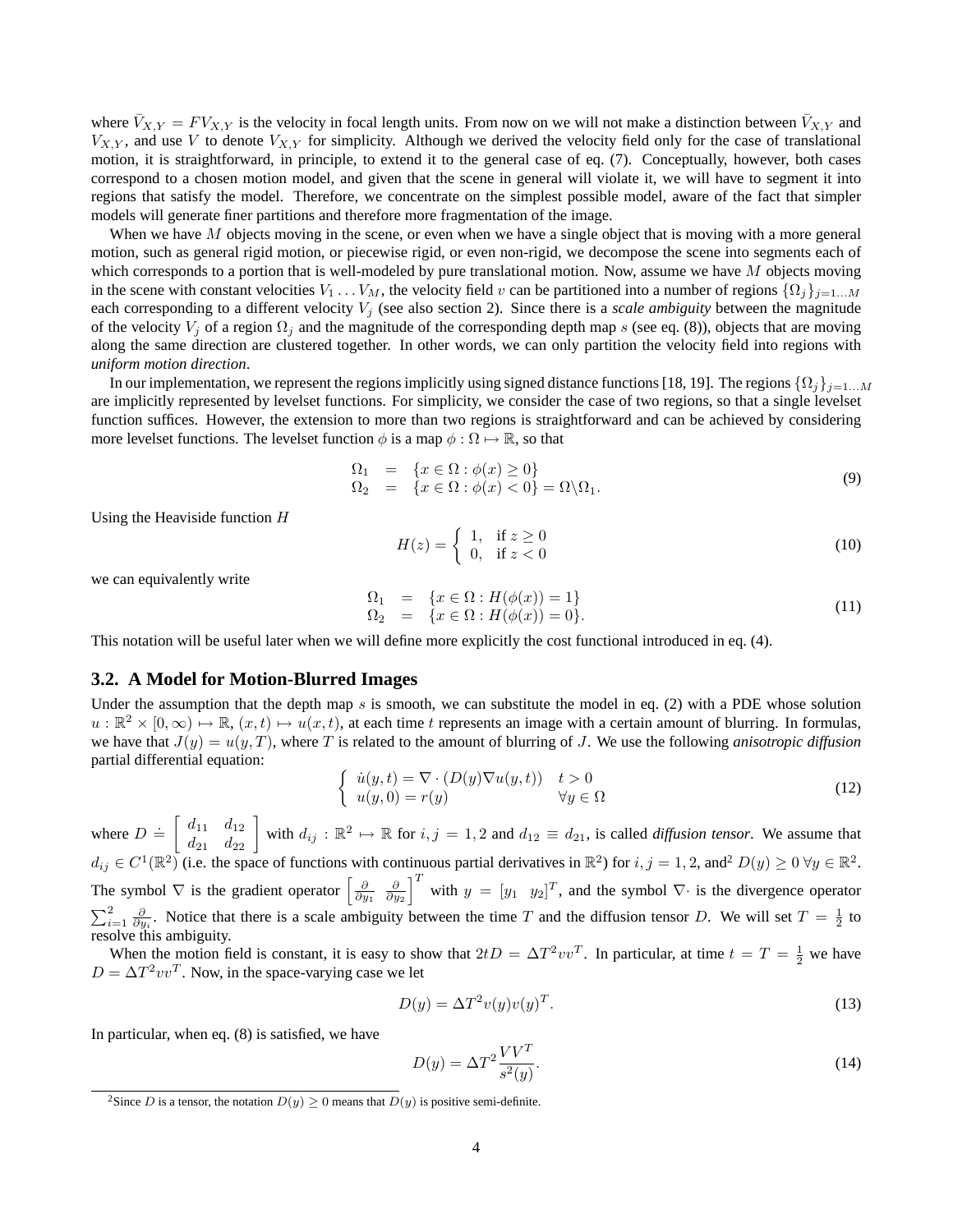Notice that the diffusion tensor just defined is guaranteed to be always positive semi-definite.

**Remark 3.** *The advantage of using the PDE-based model just introduced in eq.* (12) *versus using the integral-based model of eq.* (3) *becomes more evident at the algorithmic implementation level. The two models yield (approximately) the same solutions, but behave differently in the cases of motion-blurring due to small velocities and motion-blurring due to large velocities. The integral-based model is more efficient in the latter case, but less efficient in the former one. Vice versa, the PDE-based model is more efficient for small velocities, but more inefficient for large ones. The range of velocities for which our problem yields a sensible solution is more biased towards small velocities, thus favoring the PDE-based model.*

#### **3.3. Motion-Blur Segmentation and Image Restoration**

We infer the radiance r, the depth map s, the velocities  ${V_1, V_2}$  and the partition  ${\Omega_1, \Omega \backslash \Omega_1}$  of the scene by minimizing the following least-squares functional with Tikhonov regularization (cf. [20])

$$
E = \sum_{i=1}^{N} \int_{\Omega_1} (u_i(x, T, V_1) - I_i(x))^2 dx +
$$
  
+ 
$$
\int_{\Omega \setminus \Omega_1} (u_i(x, T, V_2) - I_i(x))^2 dx +
$$
  
+ 
$$
\alpha ||r - r^*||^2 + \beta ||\nabla s||^2 +
$$
  
+ 
$$
\gamma \left( \int_{\Omega} s(x) dx - M \right)^2 + \nu ||\nabla H(\phi(x))||^2,
$$
 (15)

i.e. we seek for

$$
\hat{\Omega}_1, \hat{r}, \hat{s}, \hat{V}_1, \hat{V}_2 = \arg\min_{\Omega_1, r, s, V_1, V_2} E
$$
\n(16)

where  $\alpha$ ,  $\beta$ ,  $\gamma$  and  $\nu$  are positive regularization parameters,  $r^*$  is a prior<sup>3</sup> for r and M is a suitable positive number<sup>4</sup>. The last term imposes a length constraint on the boundary of  $\Omega_1$ . One can choose the norm  $\|\cdot\|$  depending on the desired space of solutions. We choose the  $L_2$  norm for the radiance and the components of the gradient of the depth map.

In this functional, the first two terms take into account the discrepancy between the model and the measurements; the third and fourth term are classical regularization functionals, penalizing large deviations of the radiance from the prior and imposing some regularity on the estimated depth map. The fifth term fixes the scale ambiguity between the depth map s and the velocity field v. To fix the scale ambiguity we choose the mean of the depth map s to be equal to a constant  $M$ , so that small changes of s will not result in sensible variations of this term. Finally, the last term imposes a length constraint on the boundary of  $\Omega_1$  thus penalizing boundaries that are too fragmented or irregular.

To minimize the cost functional (16) we employ a gradient descent flow. For each unknown we compute a sequence converging to a local minimum of the cost functional, i.e. we have sequences  $\hat{r}(x,\tau)$ ,  $\hat{s}(x,\tau)$ ,  $\hat{V}_1(\tau)$ ,  $\hat{V}_1(\tau)$ ,  $\hat{\phi}(\tau)$ , such that

$$
\hat{r}(x) = \lim_{\tau \to \infty} \hat{r}(x, \tau), \n\hat{s}(x) = \lim_{\tau \to \infty} \hat{s}(x, \tau), \n\hat{V}_1 = \lim_{\tau \to \infty} \hat{V}_1(\tau), \n\hat{V}_2 = \lim_{\tau \to \infty} \hat{V}_2(\tau), \n\hat{\phi}(x) = \lim_{\tau \to \infty} \hat{\phi}(x, \tau),
$$
\n(17)

At each iteration we update the unknowns by moving in the opposite direction of the gradient of the cost functional with

 $3$ We do not have a preferred prior for the radiance  $r$ . However, it is necessary to introduce this term to guarantee that the estimated radiance does not diverge. In practice, one can use as a prior  $r^*$  one of the input images, or a combination of them, and choose a very small  $\alpha$ .

<sup>&</sup>lt;sup>4</sup>As mentioned in subsection 3.1, there is a scale ambiguity between the velocity field v and the depth map of the scene. We choose to fix a scale quantity of the depth map rather than fixing the velocity field. We choose the mean of the depth map  $s$  to be equal to the constant  $M$ .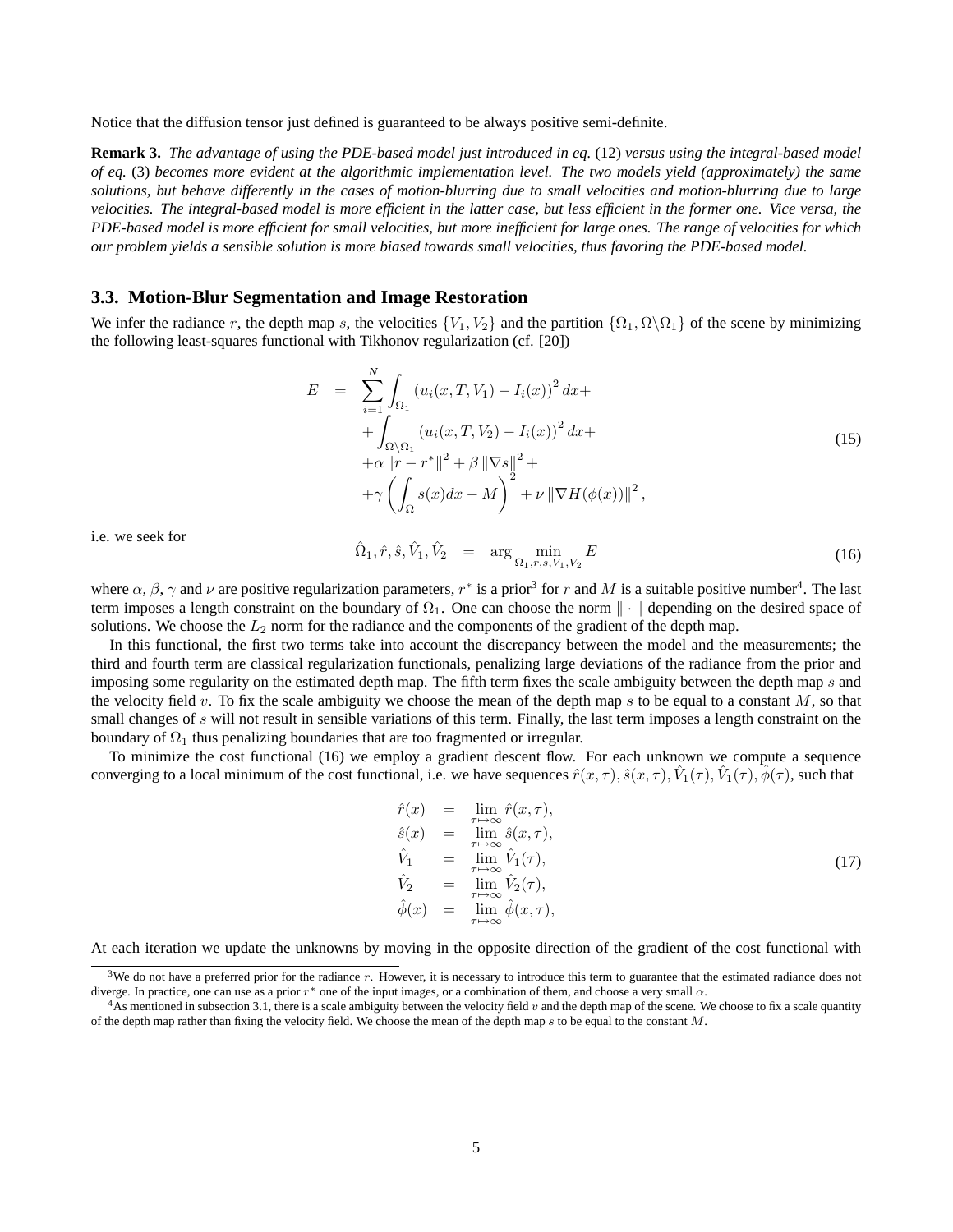respect to the unknowns. In other words, we let

$$
\frac{\partial \hat{r}(x,\tau)}{\partial \tau} = -\nabla_{\hat{r}} E(x), \n\frac{\partial \hat{s}(x,\tau)}{\partial \tau} = -\nabla_{\hat{s}} E(x), \n\frac{\partial \hat{V}_1(\tau)}{\partial \tau} = -\nabla_{\hat{V}_1} E, \n\frac{\partial \hat{V}_2(\tau)}{\partial \tau} = -\nabla_{\hat{V}_2} E, \n\frac{\partial \phi(x,\tau)}{\partial \tau} = -\nabla_{\hat{\phi}} E(x).
$$
\n(18)

It can be shown that the above iterations decrease the cost functional as  $\tau$  increases. The computation of the above gradients is rather involved due to the fact that the explicit solution  $u$  of eq. (12) is not available, but yields the following formulas that can be easily implemented:

$$
\nabla_{r}E(x) = \sum_{i=1}^{N} w_{i}(x, T, V_{1})H(\phi(x)) + \n+ \sum_{i=1}^{N} w_{i}(x, T, V_{2})(1 - H(\phi(x))) + \n+ 2\alpha (r(x) - r^{*}(x)) \n\nabla_{s}E(x) = 2\frac{V_{1}^{T}e_{1}(x)V_{1}}{s^{3}(x)}H(\phi(x)) + \n+ 2\frac{V_{2}^{T}e_{2}(x)V_{2}}{s^{3}(x)}(1 - H(\phi(x))) + \n+ 2\gamma \left(\int_{\Omega} s(x)dx - M\right) \n\nabla_{V_{1}}E = -\int_{\Omega_{1}} \frac{[1 \ 0]e_{1}(x)V_{1} + V_{1}^{T}e_{1}(x) \begin{bmatrix} 1 \\ 0 \end{bmatrix}}{s^{2}(x)} dx \n\nabla_{V_{2}}E = -\int_{\Omega_{1}} \frac{[1 \ 0]e_{2}(x)V_{2} + V_{2}^{T}e_{2}(x) \begin{bmatrix} 1 \\ 0 \end{bmatrix}}{s^{2}(x)} dx \n\nabla_{\phi}E(x) = \left(g_{1}(x) - g_{2}(x) - \nabla \cdot \frac{\nabla \phi(x)}{|\nabla \phi(x)|}\right) \delta(\phi(x))
$$

where for  $j = 1, 2$  we define

$$
e_j(x) = \sum_{\substack{i=1 \ N}}^{N} \int_0^T \nabla u_i(x, t, V_j) \nabla w_i(x, T - t, V_j)^T dt
$$
  
\n
$$
g_j(x) = \sum_{i=1}^{N} (u_i(x, T, V_j) - I_i(x))^2
$$
\n(20)

and  $w_i(x, t, V_j)$  satisfies the following adjoint parabolic equation

$$
\begin{cases}\n\dot{w}(y,t) = \nabla \cdot (D(y)\nabla w(y,t)) \\
w(y,0) = u(y,T) - I_i(y) \\
(D(y)\nabla w(y,t)) \cdot n = 0\n\end{cases}
$$
\n(21)

with  $D(x) = \Delta T_i^2$  $\frac{V_j V_j^T}{s^2(x)}$ . Similarly, the notation  $u_i(x, t, V_j)$  denotes the solution of the PDE eq. (12) where the diffusion tensor  $D(x) = \Delta T_i^2$  $\frac{V_j V_j^T}{s^2(x)}$ .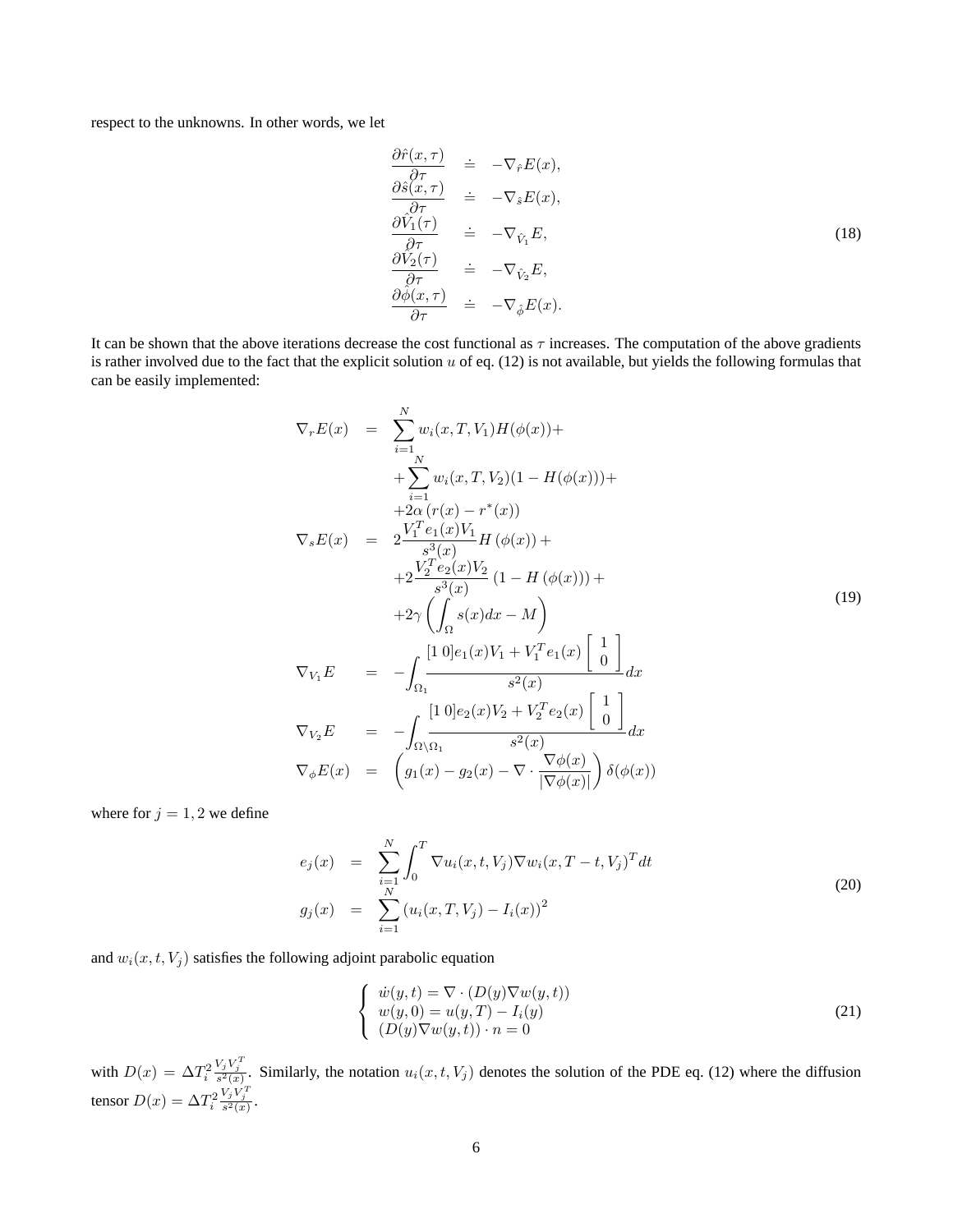

Figure 1: Left: setup of the scene without motion-blur (static scene and static camera). The depth map is stair-shaped. The steps on the top are closer to the camera than the steps on the bottom. Right: setup of the scene with motion-blur. The two disks on the stair move from left to right, while the remaining part of the stair moves along the top-left to bottom-right diagonal. The texture of the two disks has been brightened to make them more visible.

| deblurring | deblurring | deblurring |
|------------|------------|------------|
| deblurring | deblurring | deblurring |
| deblurring | deblurring | deblurring |
| deblurring | deblurring | deblurring |
| deblurring | deblurring | deblurring |
| deblurring | deblurring | deblurring |

Figure 2: First from the left: synthetically generated radiance. It is the image of the scene when both scene and camera are static. Second and third from the left: motion-blurred images captured with different shutter intervals. The motion blur of the third image is three times the motion blur of the second image. Rightmost: final deblurred radiance estimated from the two input images. The reconstruction presents some artifacts at the locations corresponding to the boundaries of the disks.

# **4. Experiments with Synthetic Data**

In this set of experiments we synthetically generate a scene whose depth map is a stair-shaped object (see Figure 1). Two disks at opposite corners (see image on the right in Figure 1) move sideways (left to right) while the remaining part of the object moves along the top-left to bottom-right diagonal. When the scene is static, the image we capture coincides with the radiance of the object (see leftmost image in Figure 2). The second and third image from the left of Figure 2 show the two input images captured for different shutter intervals. The shutter interval of the third image is three times the shutter interval of the second image. Also notice that the amount of motion blur is larger on the top of the image than on the bottom. This effect is due to the depth map of the scene. The rightmost image of Figure 2 is the resulting deblurred image that we restored from the given input. Notice that the reconstruction is fairly close to the original radiance (leftmost image in Figure 1), although there are some artifacts at locations corresponding to the boundary of the two disks. This is due to the error between the correct segmentation of the scene and the estimated segmentation (see Figure 3). In Figure 3 we show a few snapshots of the segmentation evolution of the two moving objects. The motion field direction is correctly estimated. Also, notice that the levelset representation easily handles topological changes of the represented contour. In Figure 4 we show some snapshots of the deblurring evolution. More precisely, the first three snapshots from the left correspond to the first three steps

|                        | ,,,,,,,,,,,,,, |                                               | ,,,,,,,,,,,,,,,,,,,,,,,,,,,, |
|------------------------|----------------|-----------------------------------------------|------------------------------|
| 111111111              |                |                                               |                              |
| 111111111              |                | 11117                                         |                              |
| <b>HIMIIN.</b>         |                |                                               |                              |
|                        |                | month company in the company in the continued |                              |
| 111111111              |                | $\frac{1}{2}$                                 |                              |
|                        |                | 1119-1-1-111111111-111111111                  |                              |
| 111111111              |                | 111160004111 11116000411 11111                |                              |
|                        |                | ANNESSANTINA SYSTEMATICS SYSTEM               |                              |
| <b><i>AAAAAAAA</i></b> |                |                                               |                              |
|                        |                |                                               |                              |

Figure 3: Snapshots of the evolution of segmentation together with motion estimation on synthetic data. Motion is initialized with vertical direction.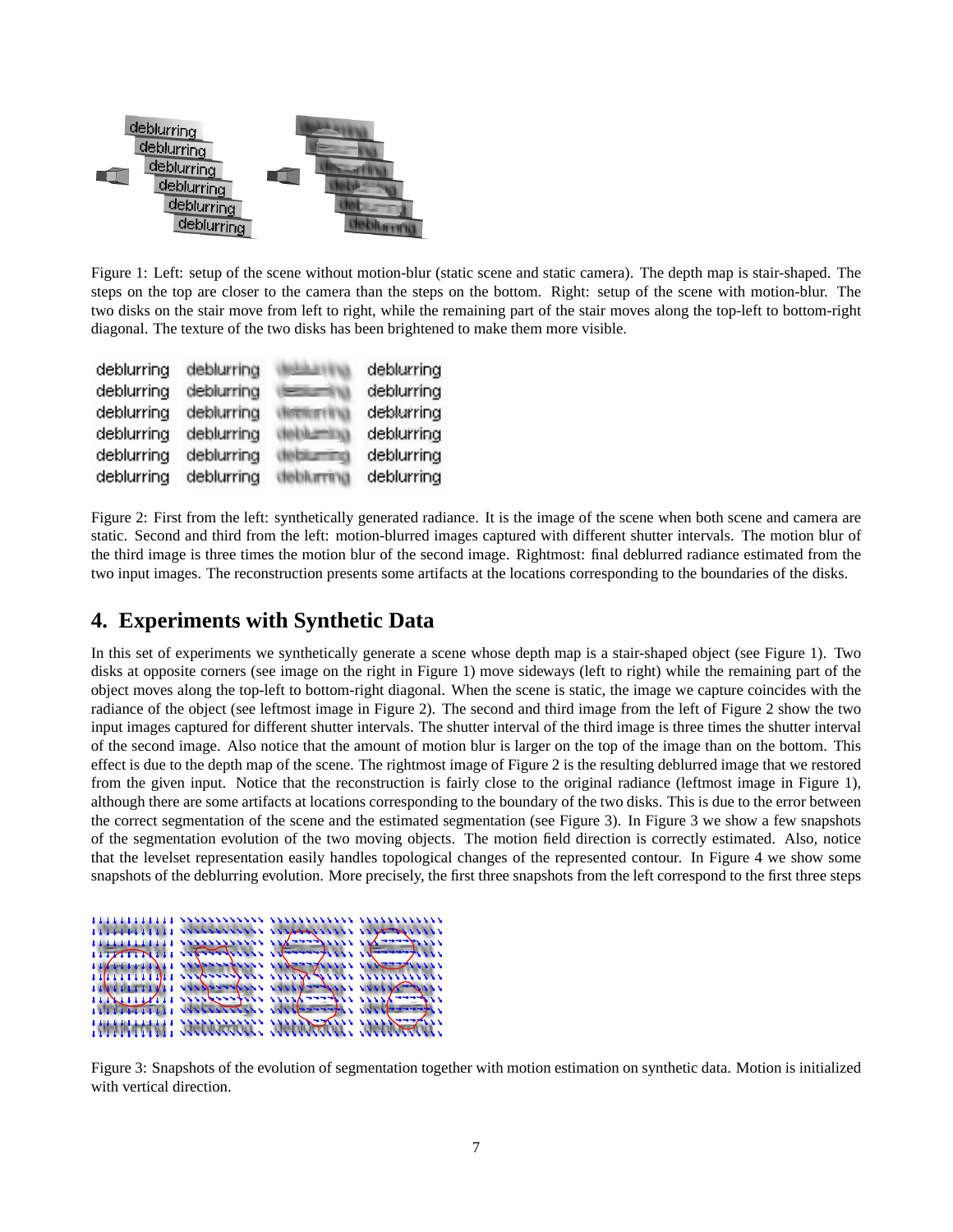| deblurring | deblurring | deblurring |
|------------|------------|------------|
| debluming  | deblurring | deblurring |
| deblurring | deblurring | deblurring |
| deblurring | deblurring | deblurring |
| deblurring | deblurring | deblurring |
| deblurring | deblurring | deblurring |

Figure 4: Snapshots of the evolution of the deblurring of the radiance. Leftmost: the radiance is initialized with the most motion-blurred image. Second and third from the left: at the second and third iteration, the radiance sharpness improves dramatically. Rightmost: the recovered radiance compares well with the original radiance (see leftmost image in Figure 2).



Figure 5: Estimated depth map. Left: visualization of the depth map as a gray level intensities image. Light intensities correspond to points that are close to the camera, while dark intensities correspond to points that are far from the camera. Right: reconstruction of the setup of the scene by using the recovered radiance and the reconstructed depth map.

in the iterative scheme, while the rightmost snapshot corresponds to the last estimation step of the radiance. Although the radiance is initialized with the most blurred image (the third image from the left in Figure 2), it converges rather quickly to the deblurred image. Finally, in Figure 5 we show the reconstructed scene with the estimated depth map. On the left we have a gray level image of the estimated depth map. Light intensities correspond to points that are close to the viewer, while dark intensities correspond to points that are far from the viewer. On the right we show the reconstructed setup using the estimated depth map and the recovered radiance.

# **5. Experiments with Real Data**

To capture real images with different shutter intervals we use the modality described in section 2, i.e. we capture three motion-blurred images  $[\bar{J}_1, \bar{J}_2, \bar{J}_3]$ , and then consider  $J_1 = \bar{J}_2$  as one input image and  $J_2 = \frac{1}{3}$  $\sum_{i=1}^{3} \bar{J}_i$  as a second input image. As in the previous section, the shutter interval for the second image  $J_2$  is 3 times the shutter interval of the first image  $J_1$ . In Figure 6 at the top-left corner we show an image of the scene when static. This image coincides with the radiance of the scene. At the top-right corner we show the recovered image obtained by using our algorithm. As in the experiments with synthetic data, the reconstruction is fairly close to the radiance of the scene, although there are some artifacts at locations corresponding to the boundary of the segmented regions. In input we use the image at the bottomleft corner (which corresponds to  $J_1$ ) and the image at the bottom-right corner (which corresponds to  $J_2$ ) of Figure 6. The background is moving vertically, while the foreground (the cup and the banana) are moving horizontally. In Figure 7 we show a few snapshots of the segmentation evolution. To make the contour more visible in the illustrations, we changed the original brightness of the image underneath. Notice that the motion field direction of the scene is correctly estimated. In Figure 8 we show some snapshots of the deblurring evolution. We use as initial radiance the most motion-blurred image (top-left). The final estimate of the radiance (bottom-right) is also shown in Figure 6 for comparison with the original radiance. Finally, in Figure 9 we show the reconstructed depth map of the scene. The images on the top show both the estimated background and foreground depth map. Notice that the relative position of the two depth maps does not correspond to the depth map of the original scene. This inconvenience is due to the scale ambiguity between the depth map and the velocity of the scene (see section 3.1). The left and right bottom images show two views of the estimated depth map of the foreground. Notice that the qualitative shape of the cup and the banana has been captured.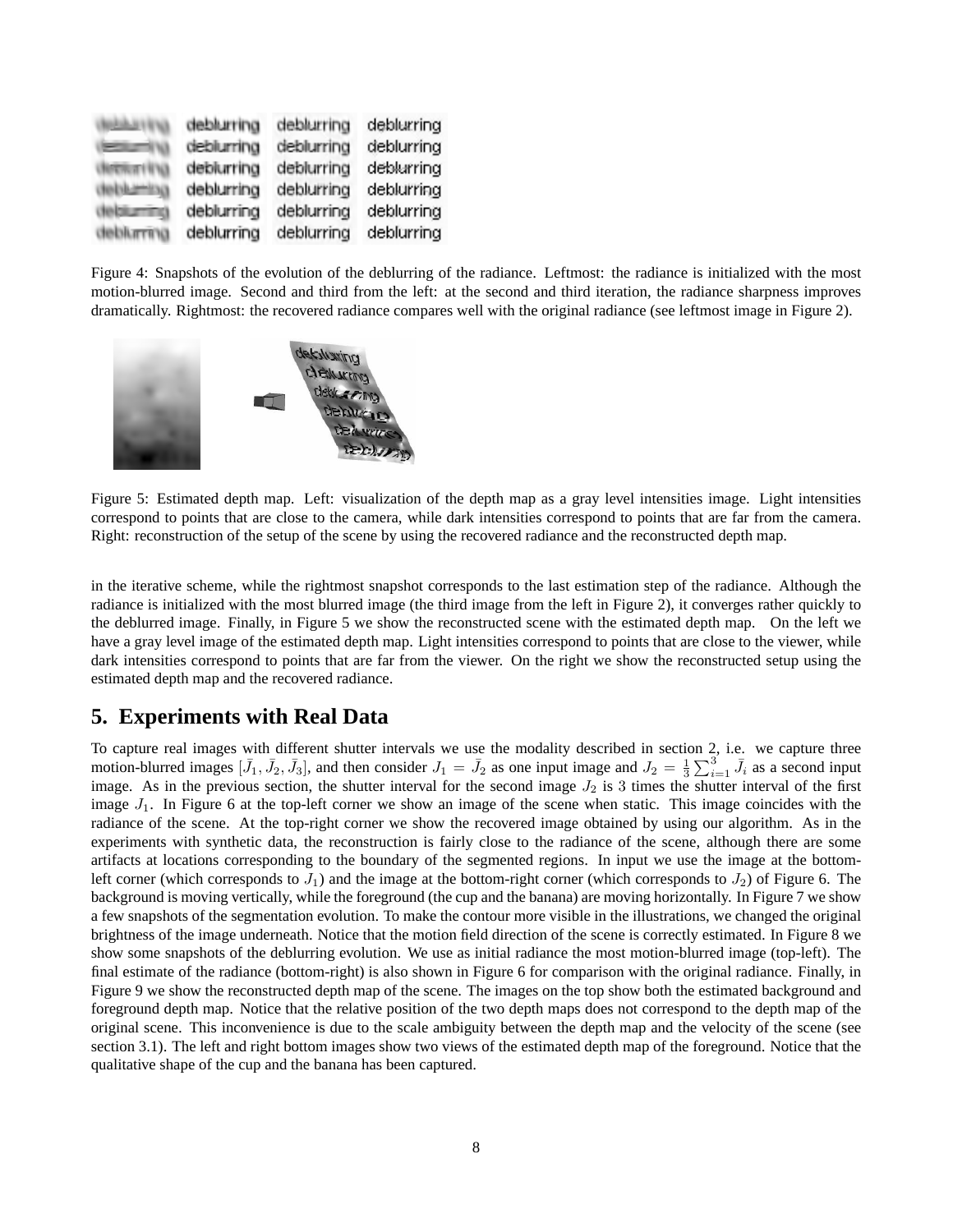

Figure 6: Top-left: original radiance. This image has been captured when the scene and the camera were static. Top-right: recovered radiance. Bottom-left and Bottom-right: input motion-blurred images. The image on the right has been obtained by averaging 3 motion-blurred images similar to the image on the left. The shutter interval of the image on the right is three times the shutter interval of the image on the left.



Figure 7: Snapshots of the evolution of the segmentation. The brightness of one of the motion-blurred images has been changed to enhance the contrast between the image and the contour evolution.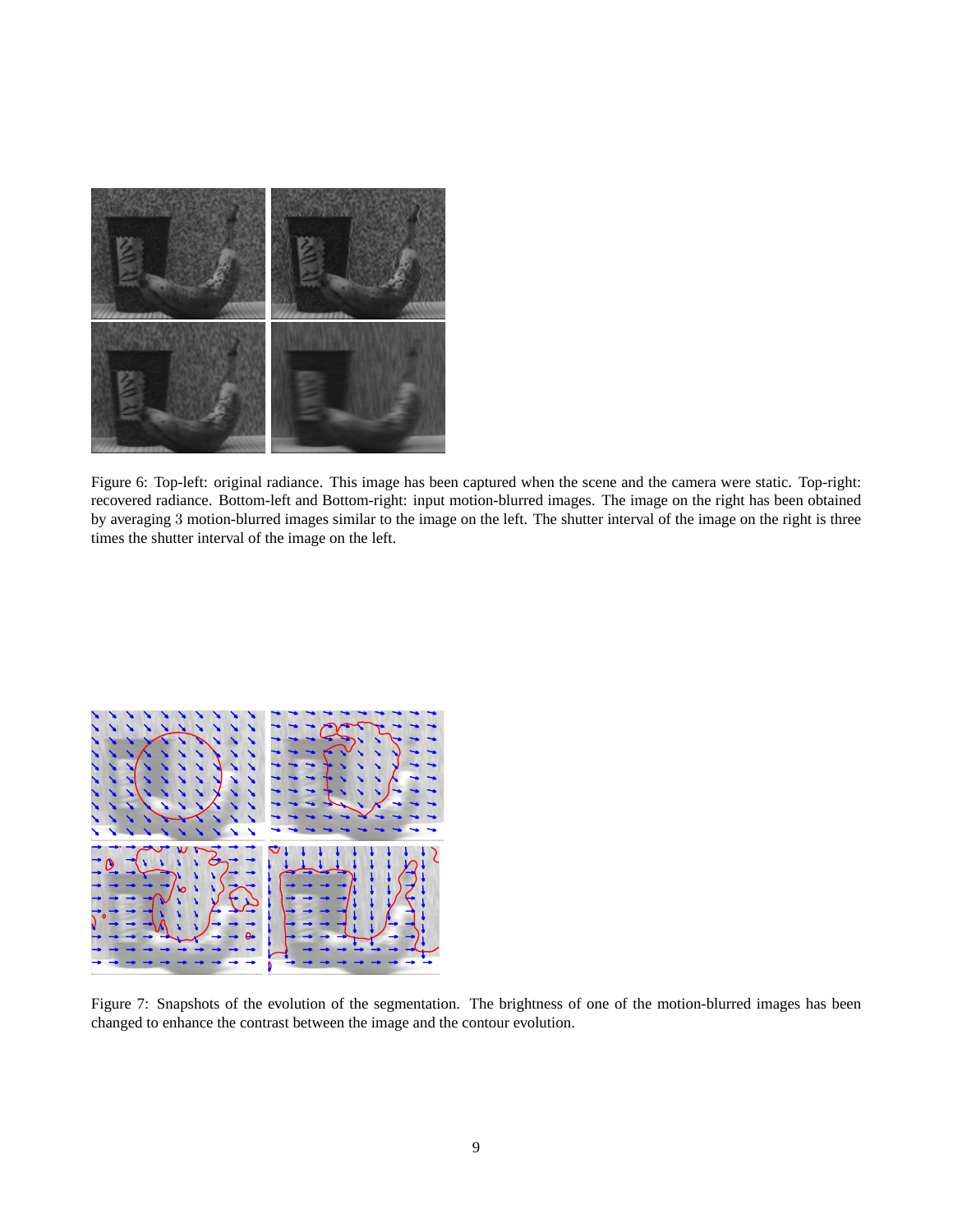

Figure 8: Snapshots of the evolution of deblurring. The radiance is initialized with the most motion-blurred image. The final estimate of the radiance compares well with the original radiance in Figure 6. However, at locations corresponding to the boundary of the segmented regions the reconstruction introduces some artifacts.



Figure 9: Estimated depth map. Top-left: depth map visualized as gray level intensities. Lighter intensities correspond to points close to the camera, while darker intensities correspond to points far from the camera. Top-right: different view of the estimated depth map. Bottom-left and bottom-right: views of the estimated depth map of the foreground. Notice that the qualitative shape of the cup and of the banana have been captured.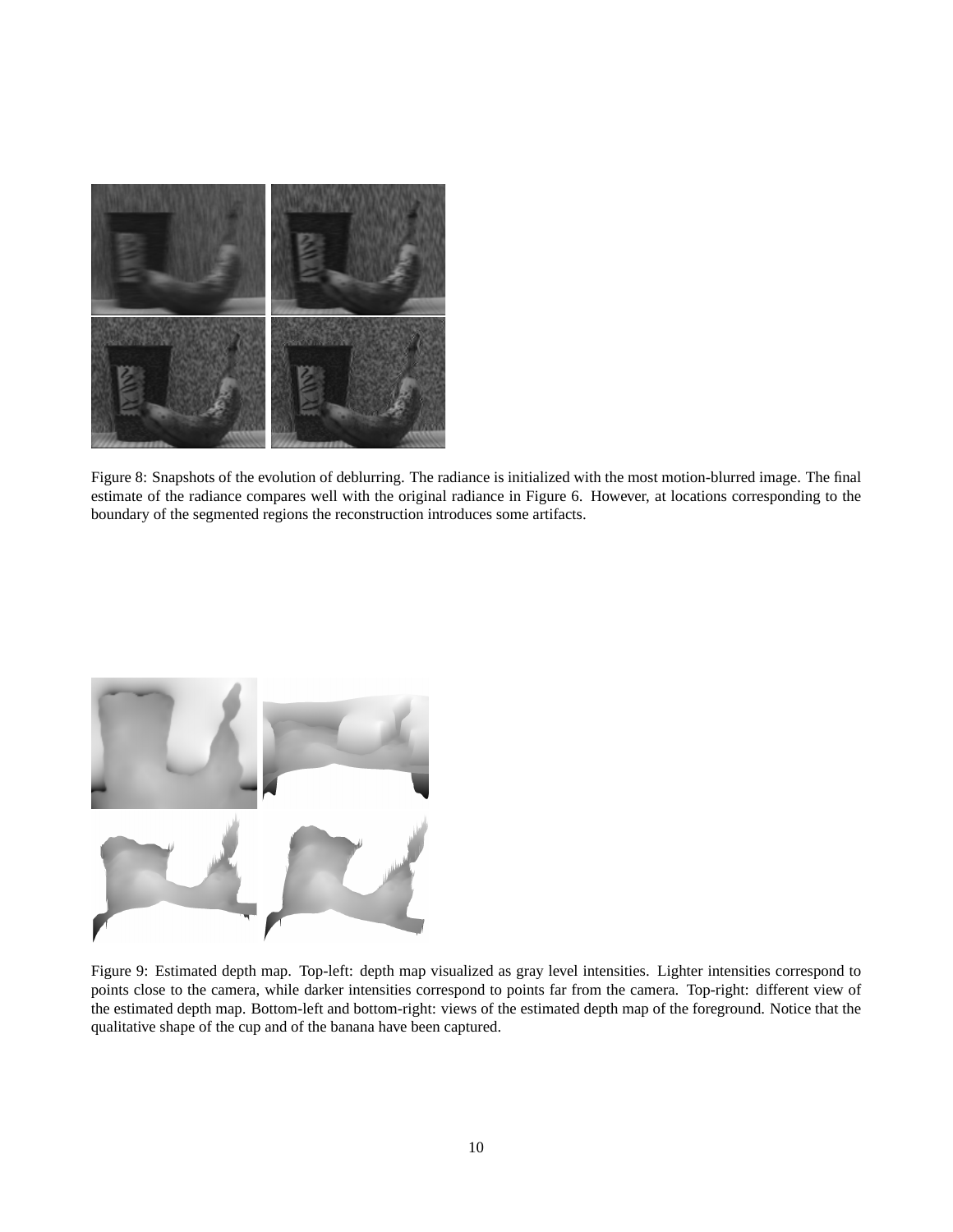### **6. Summary and Conclusions**

We presented a solution to the problem of jointly reconstructing scenes and restoring images from images affected by motion blurring due to multiple moving objects. We inferred motion field of a scene, depth map and radiance from a collection of motion-blurred images obtained for different shutter intervals. The presence of multiple objects in the scene, that are moving along different directions, induces a complex motion field on the blurred images. We found that a good tradeoff between complexity of the model and accuracy of the representation is to segment the motion field into regions with uniform translational motion. In addition, we proposed to model motion-blurred images as the solution of an anisotropic diffusion equation, whose initial conditions depend on the radiance and whose diffusion tensor encodes the depth map of the scene and the motion field. Finally, an algorithm to infer the unknowns of the model in presented. Inference is performed by minimizing the discrepancy between the measured images and the ones synthesized via diffusion, which we regularize via additional Tikhonov regularization terms.

### **References**

- [1] Kang, S., Min, J., Paik, J.: Segmentation-based spatially adaptive motion blur removal and its application to surveillance systems. In: ICIP01. (2001) I: 245–248
- [2] Brostow, G.J., Essa, I.: Image-based motion blur for stop motion animation. In Fiume, E., ed.: SIGGRAPH 2001, Computer Graphics Proceedings. (2001) 561–566
- [3] Kubota, A., Aizawa, K.: Arbitrary view and focus image generation: rendering object-based shifting and focussing effect by linear filtering. In: ICIP02. (2002) I: 489–492
- [4] Bertero, M., Boccacci, P.: Introduction to inverse problems in imaging. Institute of Physics Publishing, Bristol and Philadelphia (1998)
- [5] Tull, D., Katsaggelos, A.: Regularized blur-assisted displacement field estimation. In: ICIP96. (1996) III: 85–88
- [6] Kim, J., Tsai, A., Cetin, M., Willsky, A.: A curve evolution-based variational approach to simultaneous image restoration and segmentation. In: ICIP02. (2002) I: 109–112
- [7] Kang, S., Choung, Y., Paik, J.: Segmentation-based image restoration for multiple moving objects with different motions. In: ICIP99. (1999) I:376–380
- [8] Yitzhaky, Y., Mor, I., Lantzman, A., Kopeika, N.: Direct method for restoration of motion blurred images. JOSA-A **15** (1998) 1512–1519
- [9] Rav-Acha, A., Peleg, S.: Restoration of multiple images with motion blur in different directions. In: IEEE Workshop on Applications of Computer Vision (WACV). (Palm-Springs, 2000) 22–28
- [10] Hammett, S., Georgeson, M., Gorea, A.: Motion blur and motion sharpening: temporal smear and local contrast non-linearity. In: Vision Research. Volume 38. (1998) 2099–2108
- [11] Chen, W., Nandhakumar, N., Martin, W.: Image motion estimation from motion smear: A new computational model. PAMI **18** (1996) 412–425
- [12] Zomet, A., Rav-Acha, A., Peleg, S.: Robust super-resolution. In: CVPR01. (2001) I:645–650
- [13] Borman, S., Stevenson, R.L.: Super-Resolution from Image Sequences A Review. In: Proceedings of the 1998 Midwest Symposium on Circuits and Systems, Notre Dame, IN (1998)
- [14] You, Y., Kaveh, M.: Blind image restoration by anisotropic diffusion. IEEE Trans. on Image Processing **8** (1999) 396–407
- [15] Ben-Ezra, M., Nayar, S.: Motion deblurring using hybrid imaging. In: Computer Vision and Pattern Recognition. Volume 1. (2003) 657–664